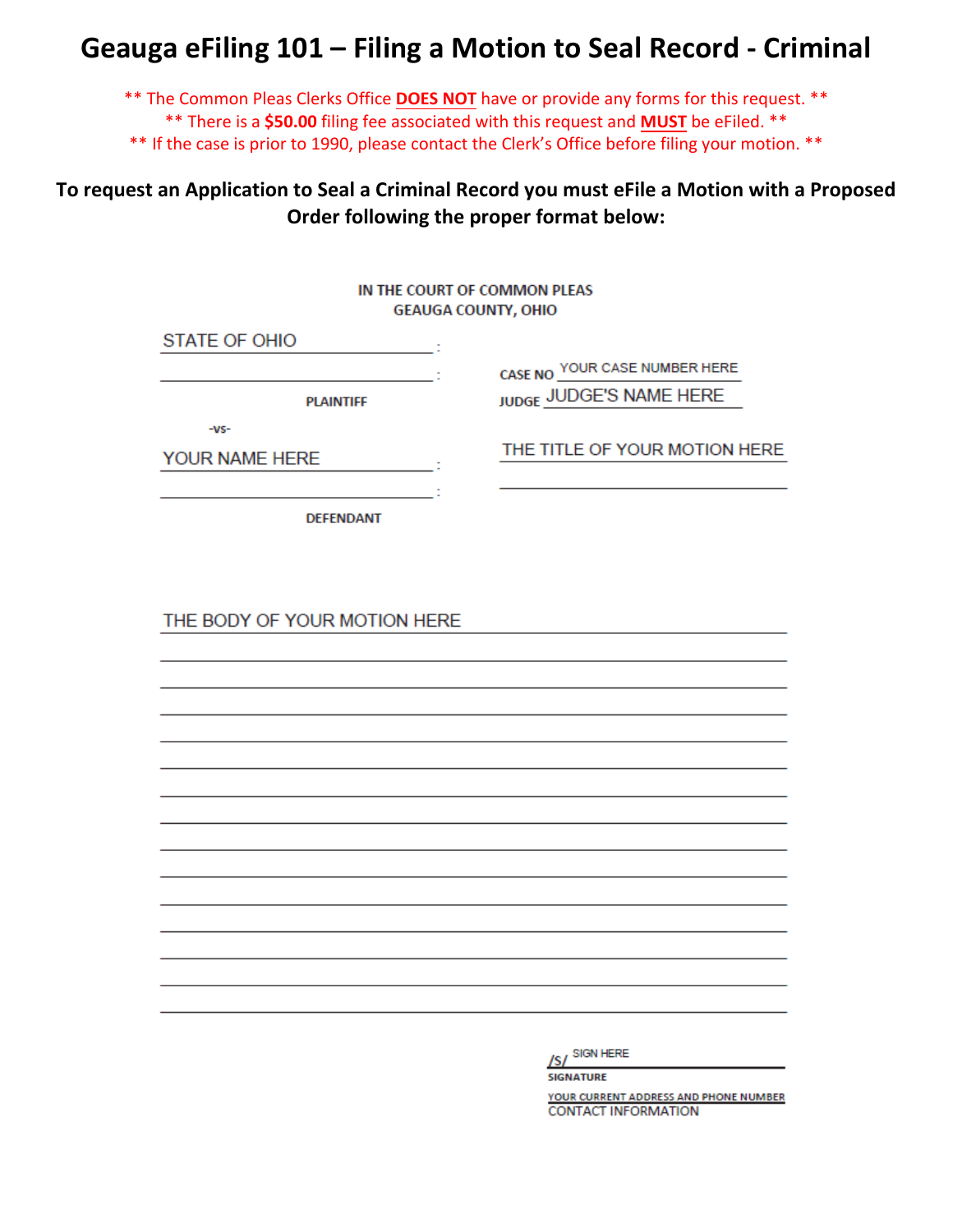### **Creating Your Filing**

Log in to the eFiling Portal

- New Users must Register
	- o Self-Representing Litigant Registration[: CLICK HERE](http://www.co.geauga.oh.us/Portals/3/resources/forms/FORMS-CLERK/Geauga%20eFiling%20101%20-%20Registering%20as%20a%20Self-Representing%20E-Filer.pdf)
	- o Attorney Registration[: CLICK HERE](http://www.co.geauga.oh.us/Portals/3/resources/forms/FORMS-CLERK/Geauga%20eFiling%20101%20-%20Attorney%20Registration.pdf)

Select the **eFile** tab, enter your **Case Number**, and then click on **Create Subsequent Filing**:

|                     | Search eFile<br>Home                             | <b>Orders</b> | Calendar | Cases              | Manage |  |
|---------------------|--------------------------------------------------|---------------|----------|--------------------|--------|--|
| <b>Filing Queue</b> |                                                  |               |          |                    |        |  |
|                     |                                                  |               |          |                    |        |  |
|                     | Create New Case Request Create Subsequent Filing |               |          | <b>Case Number</b> |        |  |

#### **Uploading Documents**

- Select MOTION TO SEAL RECORD in the Document Type field, this will automatically attach a fee of \$220.00, which must be paid upon filing.
- In the **Attachments** field, upload your Motion in PDF Format.
- In the **Proposed Order** field, upload your Proposed Order in Word Document Format.
	- o There is a template available for your convenience. (**[PROPOSED ORDERREV.docx](file:///C:/Users/cporter/Desktop/PROPOSED%20ORDERREV2.docx)**)
		- $\circ$  Fill out the caption of the template and save to your computer as a .doc or .docx

| <b>Documents</b>                                           |                                                            |
|------------------------------------------------------------|------------------------------------------------------------|
| Document 1                                                 |                                                            |
| Document Type *<br>MOTION TO SEAL RECORD                   | <b>Attachments</b>                                         |
| Filing Fee \$50.00 Due Now \$50.00<br><b>Document Note</b> | <b>Upload Attachment</b><br>Choose File No file chosen     |
|                                                            | <b>Proposed Order</b><br><b>PROPOSED ORDERREV2.docx</b>    |
|                                                            | <b>Upload Proposed Order</b><br>Choose File No file chosen |
|                                                            |                                                            |

#### **Submitting your Filing**

Once you have selected all of your documents for filing, click **Continue with Filing** at the bottom of the eFiling window.

| <b>Convenience Fee</b>         | \$1.80             |  |
|--------------------------------|--------------------|--|
| <b>Document Fee</b>            | \$50.00            |  |
| <b>Total</b>                   | \$51.80            |  |
| Paid                           | \$51.80            |  |
| <b>Dismissed</b>               | \$0.00             |  |
| Owed                           | \$0.00             |  |
| <b>Modify</b><br><b>Return</b> | <b>Add to Cart</b> |  |

| <b>Cancel</b><br><b>Save</b> | <b>Continue with Filing</b> |  |
|------------------------------|-----------------------------|--|
| Owed                         | \$51.80                     |  |
| <b>Dismissed</b>             | \$0.00                      |  |
| Paid                         | \$.00                       |  |
| Total                        | \$51.80                     |  |
| <b>Document Fee</b>          | \$50.00                     |  |
| <b>Convenience Fee</b>       | \$1.80                      |  |

At the bottom of the page, select **Return** to start over, **Modify** to make changes, or **Add to Cart** to continue.

Selecting **Add to Cart** will take you to your cart. You will then select **Submit Filings and Pay Now**; this will redirect you to PayPal. You can check out with an existing PayPal account, create a New Account, or check out as a Guest. After payment is completed, you will return to the eFiling Portal.